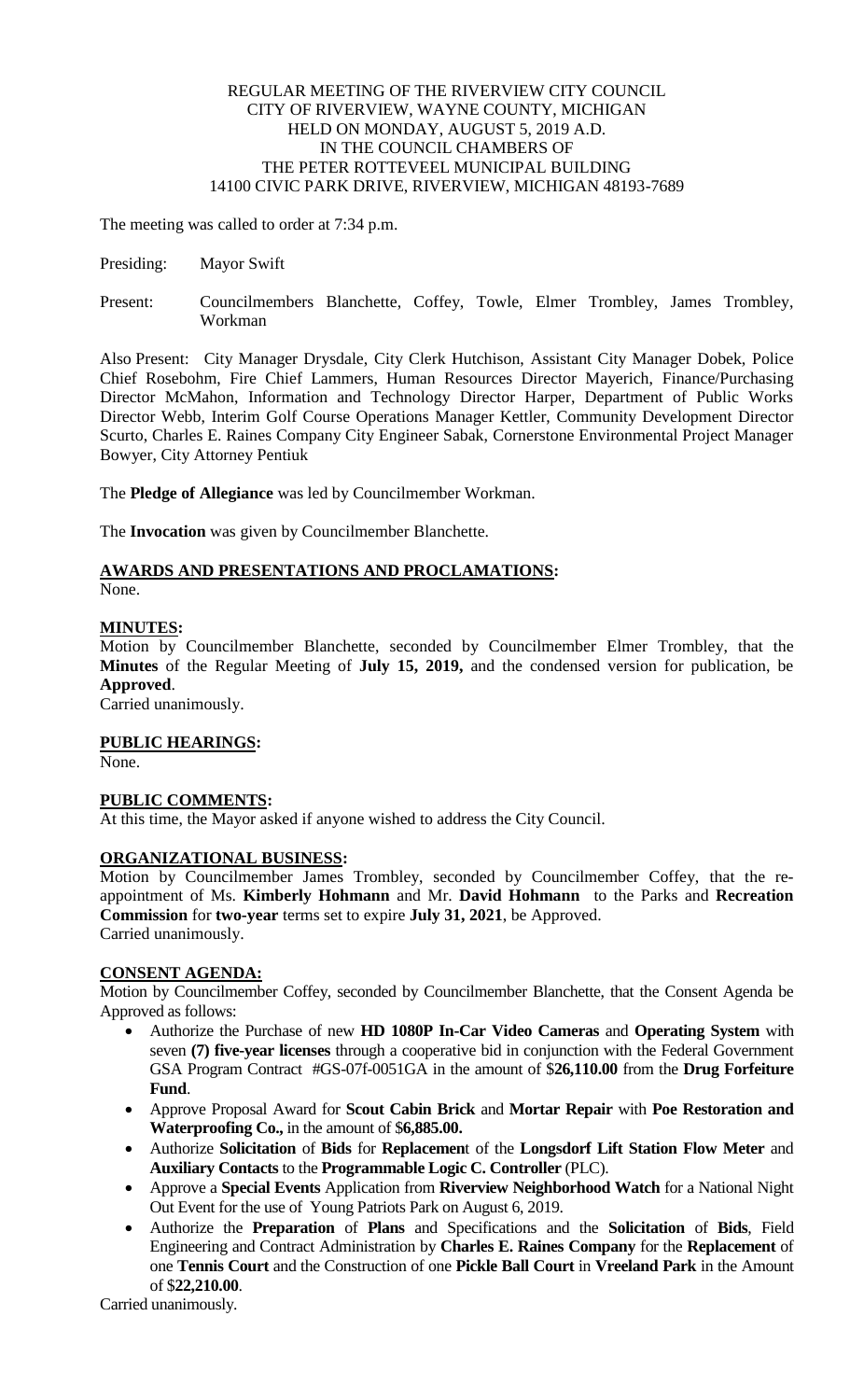#### **RESOLUTIONS:**

Motion by Councilmember James Trombley, seconded by Councilmember Coffey, that Resolution No. 19- 15 regarding the **McLouth Steel Site Redevelopment** be Adopted as follows:

# RESOLUTION NO. 19-15 RESOLUTION TO PROTECT THE INTERESTS OF THE RESIDENTS OF CITY OF RIVERVIEW DURING THE MCLOUTH SITE REDEVELOPMENT

- WHEREAS, the potential use and development of the former McLouth Steel site will impact the quality of life of Riverview residents;
- WHEREAS, the current property owner, Crown Enterprises, has not disclosed any plans for the site;
- WHEREAS, any proposed redevelopment at the site is expected to increase the levels of truck and train traffic in the local area;
- WHEREAS, increased truck and train traffic in the local area could negatively impact the lives of our residents through congestion and increased road damage; and
- WHEREAS, increased vessel passages on the Trenton Channel could result in more frequent closures of the Grosse lie Toll Bridge to vehicular traffic and increase the potential for damage to the bridge structure which would further restrict access to Grosse Ile.
- NOW, THEREFORE, BE IT RESOLVED that the Riverview City Council hereby petitions the City of Trenton to deny any operation on the site that will adversely impact the air and water quality of the residents in Riverview and all nearby residents of Grosse Ile and Trenton; and
- BE IT FURTHER RESOLVED that the City Council petitions the City of Trenton to consider enacting ordinances to manage and control vehicular traffic, and to preclude unnecessary noise from cargo handling operations between 11:00 PM and 6:30 AM.

AYES: Councilmembers Coffey, Towle, Elmer Trombley, James Trombley, Workman NAYS: Mayor Swift, Councilmember Blanchette

EXCUSED: None

APPROVED AND ADOPTED this  $5<sup>TH</sup>$  day of August, 2019.

ATTEST:

Andrew M. Swift, Mayor

\_\_\_\_\_\_\_\_\_\_\_\_\_\_\_\_\_\_\_\_\_\_\_\_\_\_\_\_\_\_\_\_\_\_\_\_ Cynthia M. Hutchison, City Clerk

\_\_\_\_\_\_\_\_\_\_\_\_\_\_\_\_\_\_\_\_\_\_\_\_\_\_\_\_\_\_\_\_\_\_\_\_

I, Cynthia M. Hutchison, duly authorized City Clerk of the City of Riverview, do hereby certify the foregoing Resolution is a true copy of a resolution adopted by the Riverview City Council at their regular meeting of August 5, 2019.

 $(S E A L)$ 

Cynthia M. Hutchison, City Clerk

\_\_\_\_\_\_\_\_\_\_\_\_\_\_\_\_\_\_\_\_\_\_\_\_\_\_\_\_\_\_\_\_\_\_